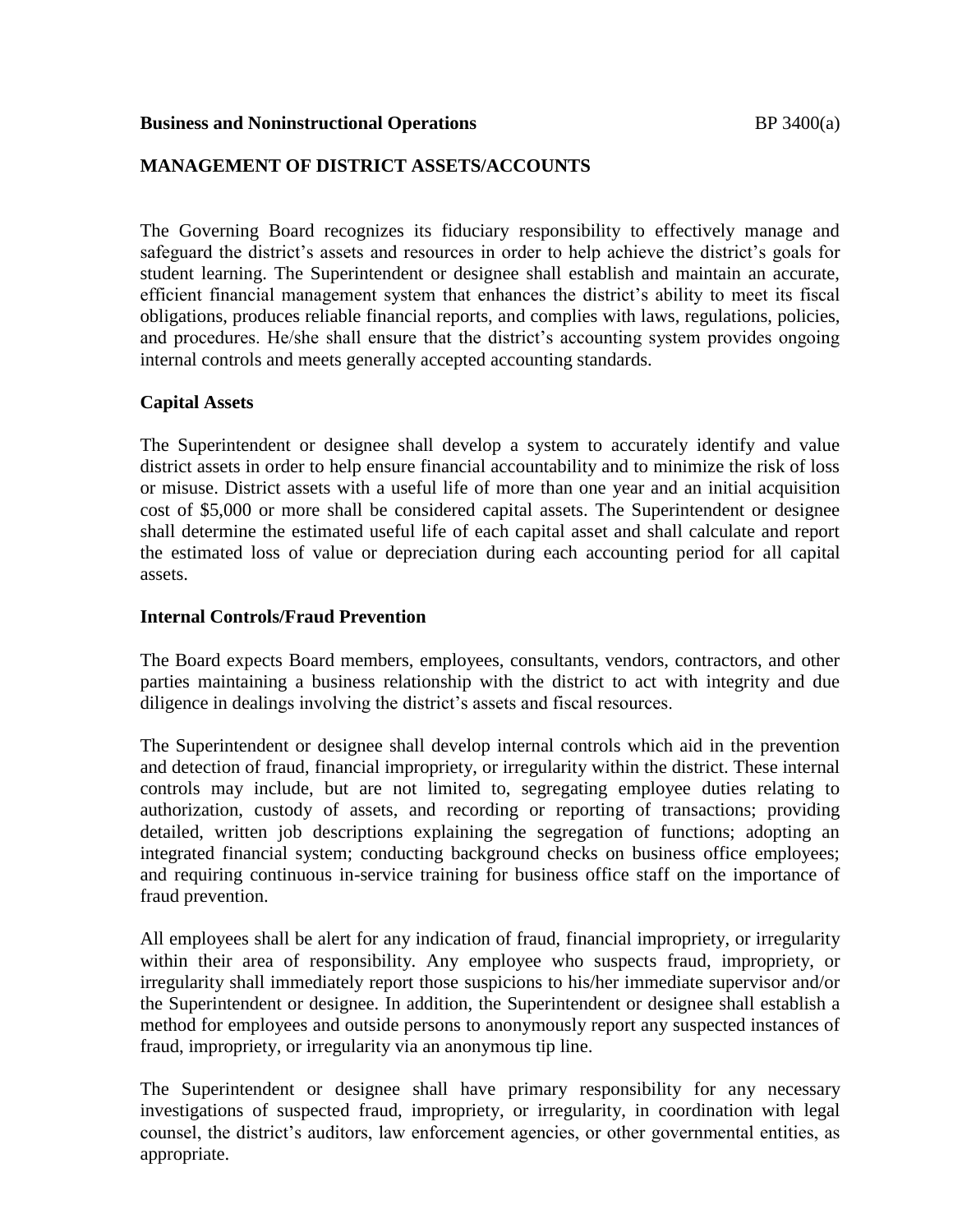The Superintendent or designee shall provide regular reports to the Board on the status of the district's internal control procedures and recommend any necessary revisions to related Board policies or administrative regulations.

**Policy Reference Disclaimer:** These references are not intended to be part of the policy itself, nor do they indicate the basis or authority for the Board to enact this policy. Instead, they are provided as additional resources for those interested in the subject matter of the policy.

| <b>State References</b>                | <b>Description</b>                                                                          |
|----------------------------------------|---------------------------------------------------------------------------------------------|
| Ed. Code 14500-14508                   | Financial and compliance audits                                                             |
| Ed. Code 35035                         | Powers and duties of the superintendent; transfer authority                                 |
| Ed. Code 35250                         | Duty to keep certain records and reports                                                    |
| Ed. Code 41010-41023                   | Accounting regulations, budget controls and audits                                          |
| Ed. Code 42600-42603                   | Control of expenditures                                                                     |
| Ed. Code 42647                         | Drawing of warrants by district on county treasurer; form; reports,                         |
|                                        | statements and other data                                                                   |
| Gov. Code 53995-53997                  | Obligation of contract                                                                      |
| <b>Management Resources References</b> | <b>Description</b>                                                                          |
| Governmental Accounting Standards      | Statement 34, Basic Financial Statements and Management's                                   |
| <b>Board Statement</b>                 | Discussion and Analysis - For State and Local Governments, June<br>1999                     |
| Website                                | Governmental Accounting Standards Board                                                     |
| Website                                | State Controller's Office                                                                   |
| Website                                | California Department of Education, Finance and Grants                                      |
| Website                                | California Association of School Business Officials                                         |
| Website                                | Fiscal Crisis and Management Assistance Team                                                |
| Website                                | School Services of California, Inc.                                                         |
| Website                                | CSBA                                                                                        |
|                                        |                                                                                             |
| <b>Cross References</b>                | <b>Description</b>                                                                          |
| 3000                                   | <b>Concepts And Roles</b>                                                                   |
| 3100                                   | <b>Budget</b>                                                                               |
| 3110                                   | <b>Transfer of Funds</b>                                                                    |
| 3230                                   | <b>Federal Grant Funds</b>                                                                  |
| 3300                                   | <b>Expenditures And Purchases</b>                                                           |
| 3312                                   | Contracts                                                                                   |
| 3314                                   | Payment For Goods And Services                                                              |
| 3314.2                                 | <b>Revolving Funds</b>                                                                      |
| 3430                                   | Investing                                                                                   |
| 3440                                   | Inventories                                                                                 |
| 3451                                   | Petty Cash Funds                                                                            |
| 3452                                   | <b>Student Activity Funds</b>                                                               |
| 3460                                   | Financial Reports And Accountability                                                        |
| 3470                                   | Debt Issuance And Management                                                                |
| 3511                                   | <b>Energy And Water Management</b>                                                          |
| 3530                                   | Risk Management/Insurance                                                                   |
| 3551                                   | Food Service Operations/Cafeteria Fund                                                      |
| 4112.6                                 | <b>Personnel Files</b>                                                                      |
| 4119.1                                 | Civil And Legal Rights                                                                      |
| 4119.23<br>4151                        | Unauthorized Release Of Confidential/Privileged Information<br><b>Employee Compensation</b> |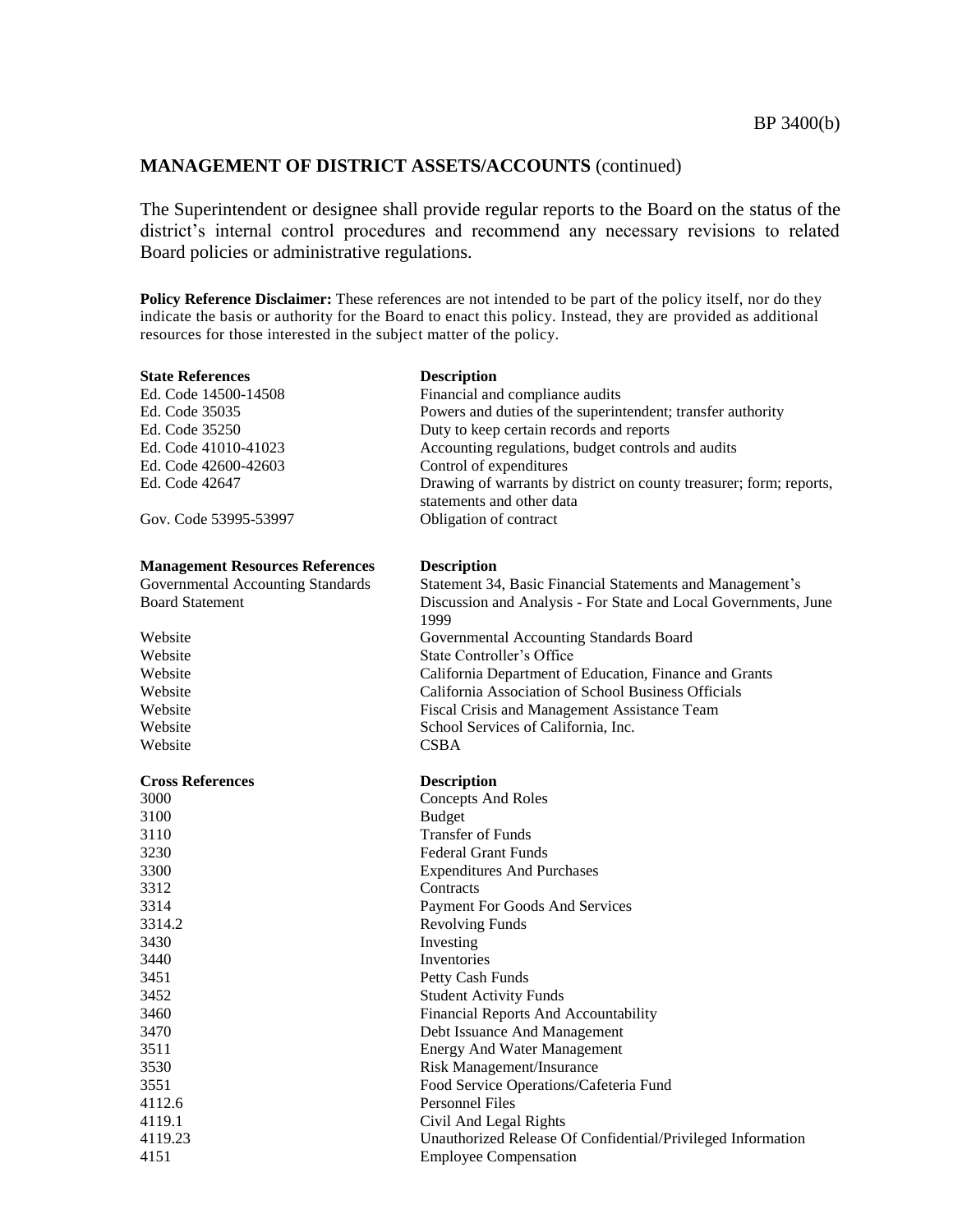| 4212.6  | <b>Personnel Files</b>                                      |
|---------|-------------------------------------------------------------|
| 4219.1  | Civil And Legal Rights                                      |
| 4219.23 | Unauthorized release Of Confidential/Privileged Information |
| 4251    | <b>Employee Compensation</b>                                |
| 4312.6  | <b>Personnel Files</b>                                      |
| 4319.1  | Civil And Legal Rights                                      |
| 4319.23 | Unauthorized Release Of Confidential/Privileged Information |
| 4351    | <b>Employee Compensation</b>                                |
| 9124-B  | Attorney                                                    |
|         |                                                             |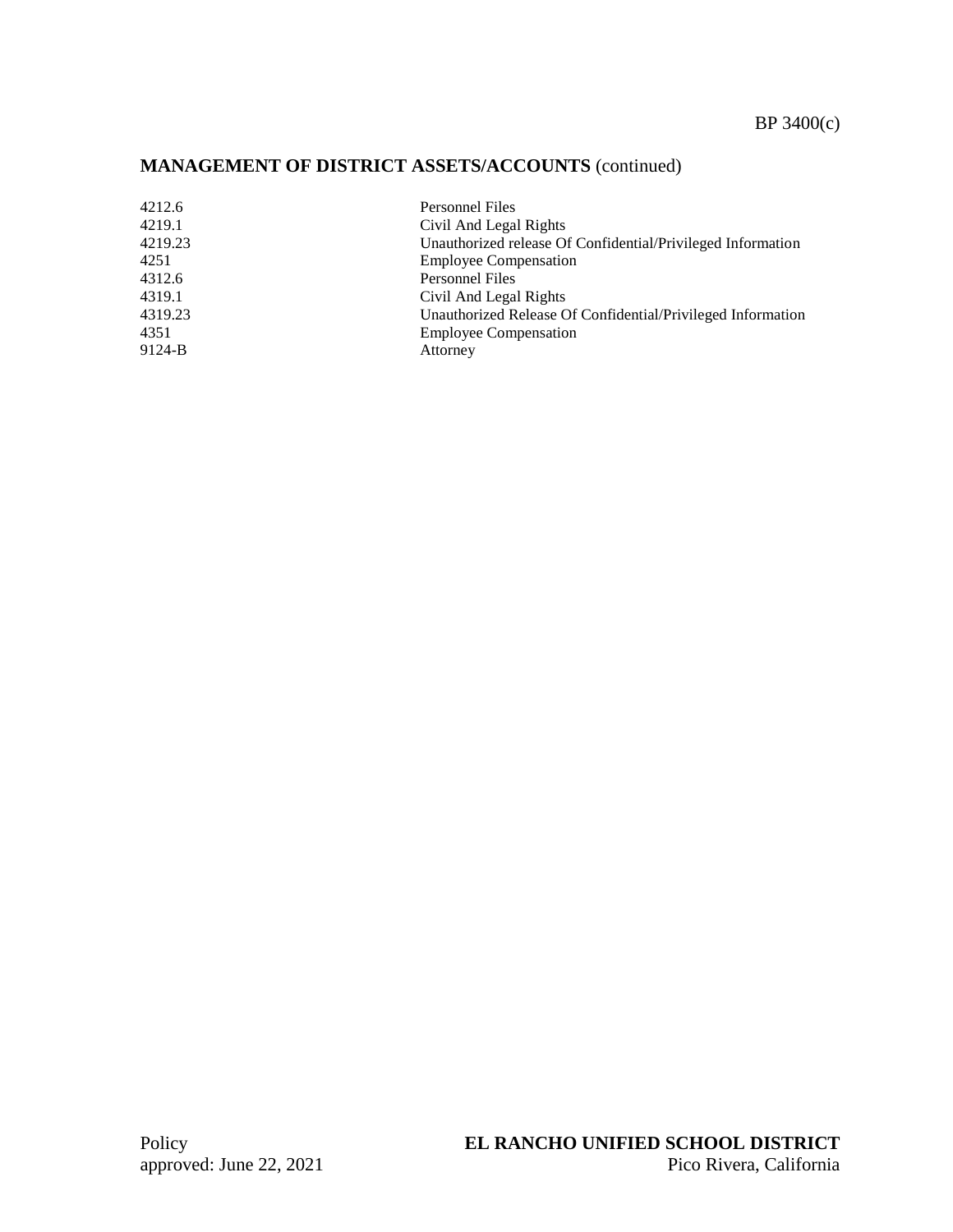#### **Business and Noninstructional Operations AR 3400(a)**

# **MANAGEMENT OF DISTRICT ASSETS/ACCOUNTS**

#### **Accounts**

The district's accounting system shall fully comply with the definitions, instructions and procedures set forth in the California Department of Education School Accounting Manual. (Education Code 41010)

The Superintendent or designee shall ensure that funds are encumbered in the district accounting records immediately after an expenditure is committed for subsequent payment.

#### **Fraud Prevention and Investigation**

Fraud, financial improprieties or irregularities include but are not limited to:

- 1. Forgery or unauthorized alteration of any document or account belonging to the district
- 2. Forgery or unauthorized alteration of a check, bank draft or any other financial document
- 3. Misappropriation of funds, securities, supplies or other assets
- 4. Impropriety in the handling of money or reporting of financial transactions
- 5. Profiteering as a result of insider knowledge of district information or activities
- 6. Disclosing confidential and/or propriety information to outside parties
- 7. Disclosing investment activities engaged in or contemplated by the district
- 8. Accepting or seeking anything of material value from contractors, vendors or persons providing services or materials to the district
- 9. Destroying, removing or inappropriately using of records, furniture, fixtures or equipment
- 10. Failing to provide financial records to authorized state or local entities
- 11. Any other dishonest or fraudulent act

The Superintendent or designee shall investigate reports of fraudulent activity in a manner that protects the confidentiality of the parties and the facts. All employees involved in the investigation shall be advised to keep information about the investigation confidential.

If an investigation substantiates the occurrence of a fraudulent activity, the Superintendent or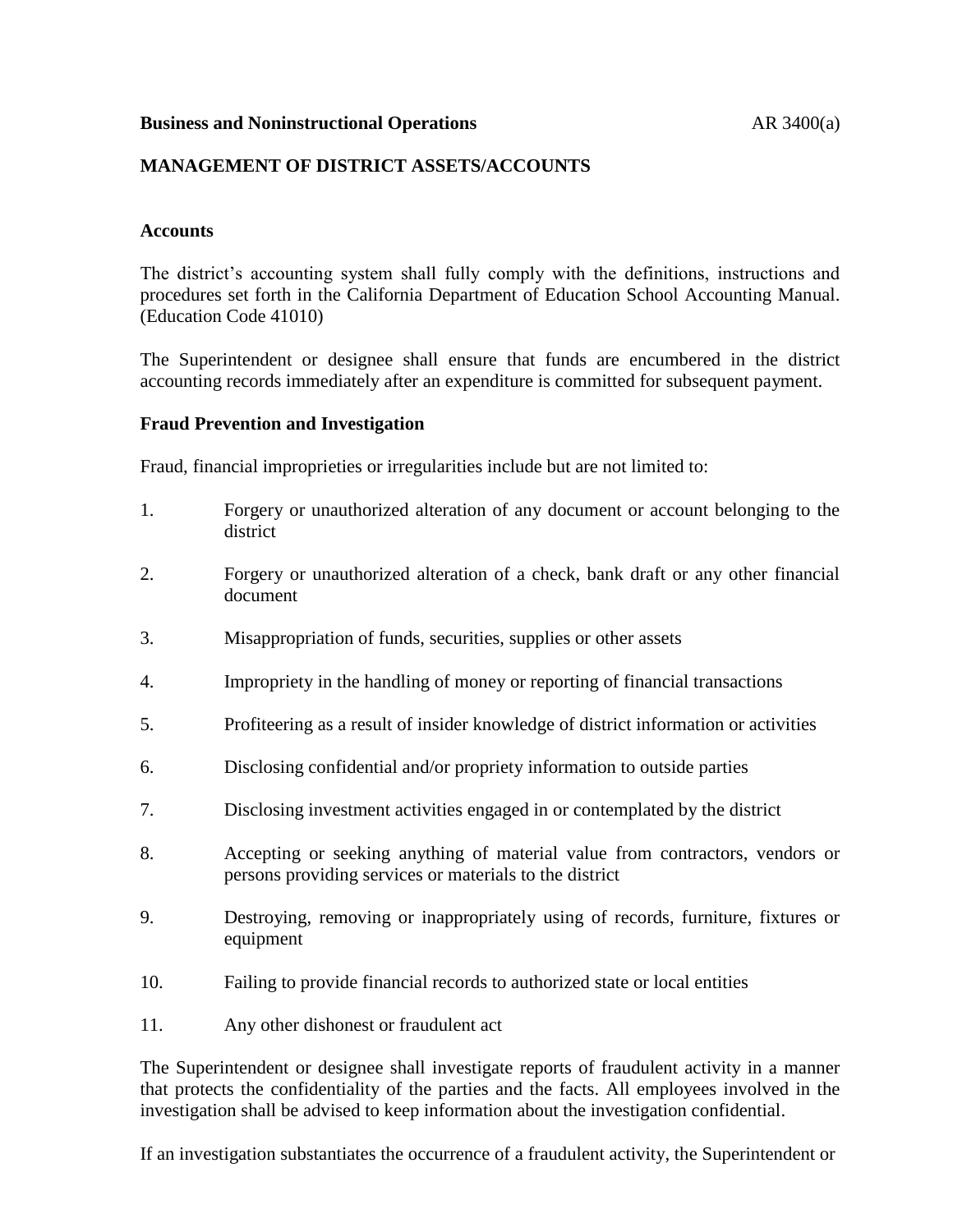designee shall issue a report to appropriate personnel and to the Governing Board. The final disposition of the matter and any decision to file a criminal complaint or refer the matter to the appropriate law enforcement and/or regulatory agency for independent investigation shall be made in consultation with legal counsel. The result of the investigation shall not be disclosed to or discussed with anyone other than those individuals with a legitimate need to know.

**Policy Reference Disclaimer:** These references are not intended to be part of the policy itself, nor do they indicate the basis or authority for the board to enact this policy. Instead, they are provided as additional resources for those interested in the subject matter of the policy.

| <b>State References</b>                | <b>Description</b>                                                                               |
|----------------------------------------|--------------------------------------------------------------------------------------------------|
| Ed. Code 14500-14508                   | Financial and compliance audits                                                                  |
| Ed. Code 35035                         | Powers and duties of the superintendent; transfer authority                                      |
| Ed. Code 35250                         | Duty to keep certain records and reports                                                         |
| Ed. Code 41010-41023                   | Accounting regulations, budget controls and audits                                               |
| Ed. Code 42600-42603                   | Control of expenditures                                                                          |
| Ed. Code 42647                         | Drawing of warrants by district on county treasurer; form; reports,<br>statements and other data |
| Gov. Code 53995-53997                  | Obligation of contract                                                                           |
| <b>Management Resources References</b> | <b>Description</b>                                                                               |
| Governmental Accounting Standards      | Statement 34, Basic Financial Statements and Management's                                        |
| <b>Board Statement</b>                 | Discussion and Analysis - For State and local Governments,<br>June 1999                          |
| Website                                | Governmental Accounting Standards Board                                                          |
| Website                                | <b>State Controller's Office</b>                                                                 |
| Website                                | California Department of Education, Finance and Grants                                           |
| Website                                | California Association of School Business Officials                                              |
| Website                                | Fiscal Crisis and Management Assistance Team                                                     |
| Website                                | School Services of California, Inc.                                                              |
| Website                                | <b>CSBA</b>                                                                                      |
| <b>Cross References</b>                | <b>Description</b>                                                                               |
| 3000                                   | <b>Concepts And Roles</b>                                                                        |
| 3100                                   | <b>Budget</b>                                                                                    |
| 3110                                   | <b>Transfer of Funds</b>                                                                         |
| 3230                                   | <b>Federal Grant Fund</b>                                                                        |
| 3300                                   | <b>Expenditures And Purchases</b>                                                                |
| 3312                                   | Contracts                                                                                        |
| 3314                                   | Payment For Goods And Services                                                                   |
| 3314.2                                 | <b>Revolving Funds</b>                                                                           |
| 3430                                   | Investing                                                                                        |
| 3440                                   | Inventories                                                                                      |
| 3451<br>3452                           | Petty Cash Funds                                                                                 |
| 3460                                   | <b>Student Activity Funds</b><br>Financial Reports And Accountability                            |
| 3470                                   | Debt Issuance And Management                                                                     |
| 3511                                   | <b>Energy And Water Management</b>                                                               |
|                                        |                                                                                                  |